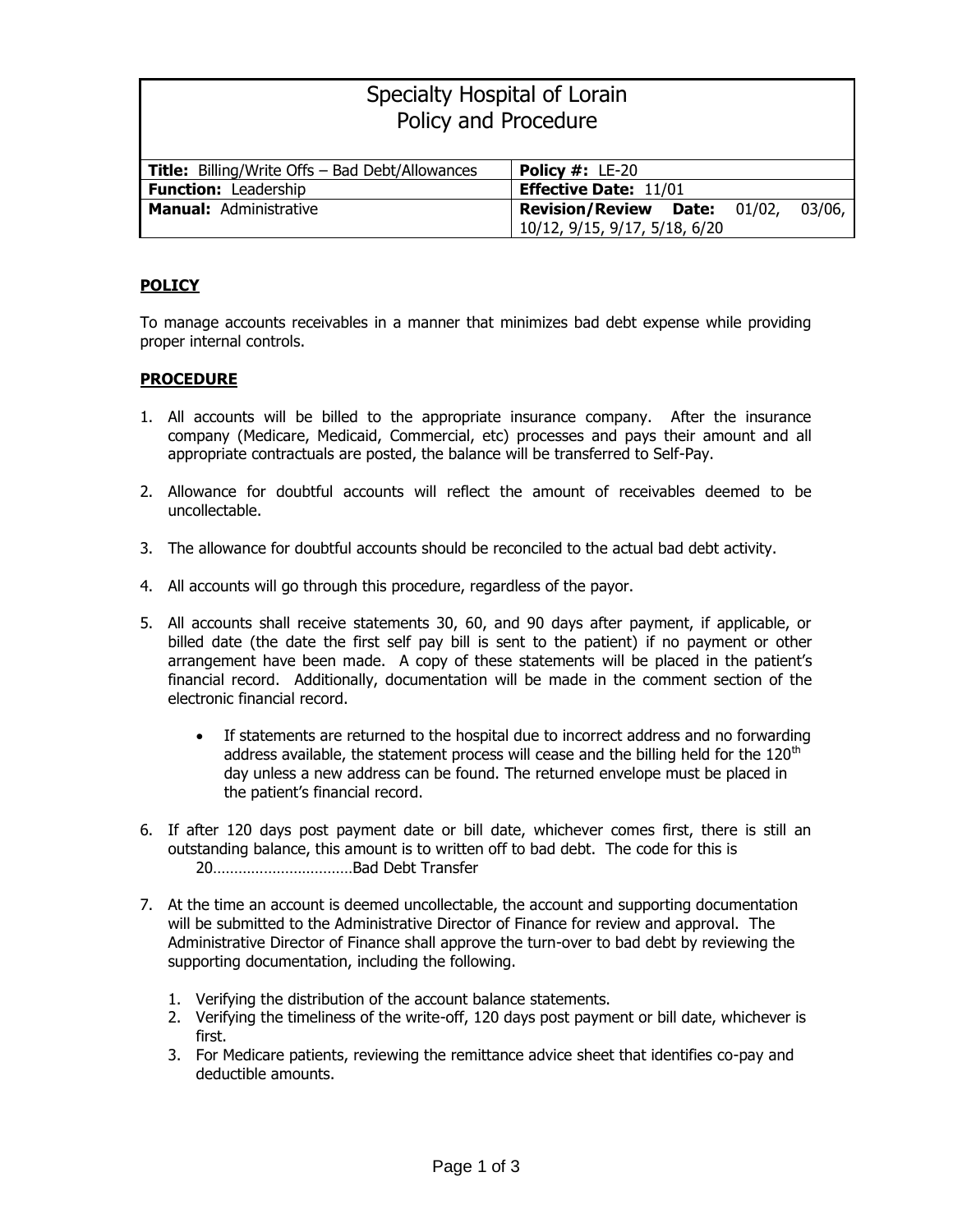## Specialty Hospital of Lorain Policy and Procedure

**Title:** Billing/Write Offs – Bad Debt/Allowances | **Policy #:** LE-20

- 4. Verifying that Specialty Hospital of Lorain has taken reasonable efforts to determine whether the individual is eligible for financial assistance. No extraordinary collection efforts will be taken within 120 days of sending the first statement to the Patient.
- 8. The allowance for doubtful accounts will be reviewed monthly by the Administrative Director of Finance.
- 9. All recoveries of bad debts should be recorded in the month the cash is received.
- 10. If the patient is in the process of completing a Financial Assistance Application or the application is in the process of being reviewed, all collection efforts will be ceased.
- 11. Once an account is turned over to the outside collection company, the company will engage in the following collection actions:
	- **Letters**
	- Phone calls
	- **Liens**
	- **Garnishments**
	- Other legal activities available to the collection agency

At least 30 days before initiating a lien, garnishment, or other legal activity against an individual, a written notice will be provided to the individual. The written notice will include the following information:

- a. A statement that financial assistance is available to eligible individuals.
- b. Identification of the legal action(s) that Specialty Hospital of Lorain or the collection company plans to initiate against the individual; and
- c. A deadline after which such legal action(s) may be initiated.

A copy of the plain language summary of the financial assistance policy will be included with this written notice

- 12. If a person submits an application for financial assistance within 240 days of receiving their first post-discharge billing statement, Specialty Hospital of Lorain will take the following steps:
	- a. Put a hold on all collection actions until eligibility for financial assistance is determined.
	- b. Process the application on a timely basis, taking no more than one month to make a decision.
	- c. Provide written notice to the individual of the determination of their eligibility. If the individual qualifies for financial assistance, the written notice will inform them of the discount for which they quality, how that discount was determined, the remaining balance owed on their account, and the explanation of how the individual can obtain information about the amounts generally billed ("AGB") limit for their account. If the individual does not quality for financial assistance, the written notice will indicate this and explain why the individual does not quality.
	- d. If an individual qualifies for financial assistance and has made payments on their account that are greater than their newly determined liability, Specialty Hospital of Lorain will refund the excess amount to the individual.